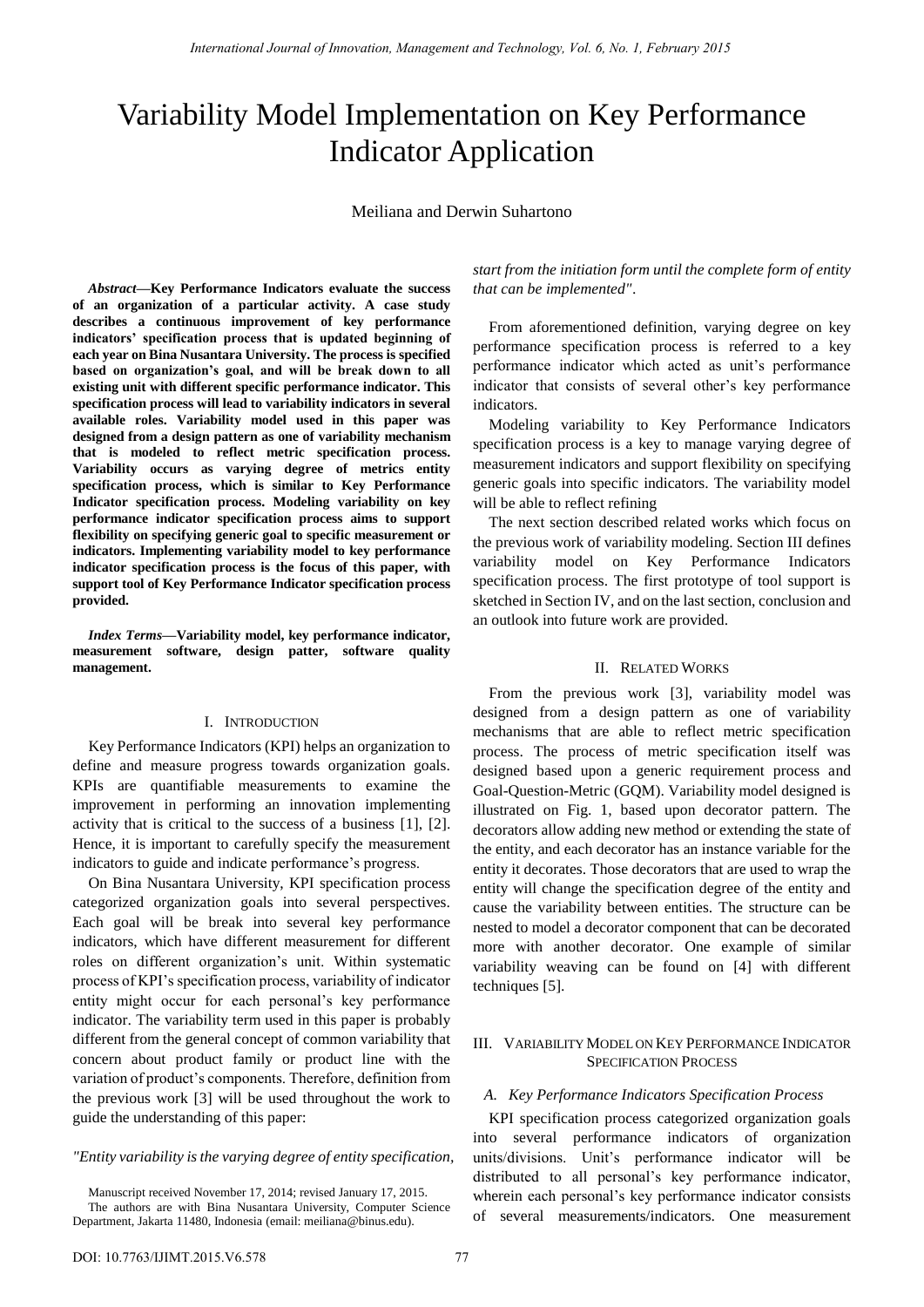indicator for each personal might alike or vary on measurement's score. On the top of all, one indicator of personal's key performance indicator can be act as unit's performance indicator that will be refined later on with several others indicators. This specific indicator has different varying degree of specification that cause a variability of the specification process. Key performance indicators specification process is shown in Fig. 2.



Fig. 1. Information needs model with decorator pattern applied.



Fig. 2. Key performance indicator specification process.

A potential variability might occur from one or more possibility listed below (within one unit):

- Unit's key performance indicators will be distributed to all personal on that unit. Different key performance indicator for different personal on one unit might lead to variability.
- Different percentage key performance indicator's score for different personal on one unit.
- Personal's key performance indicator score is influenced by unit's key performance indicator score as one of the personal's indicator.
- Unit's key performance indicator score is calculated by all key performance indicators for that specific unit.

# *B. Variability Model of KPI Specification Process*

Variability modeling is a domain specific modeling

technique that helps managing complexity and facilitates reuse, with feature decomposition. The solution variability model based on composite pattern will be presented on this section, as shown on Fig. 3 below. From Key Performance Indicator process in the previous sub-section, there are several main entities on the system; goals, perspective categories, key performance indicator for each individual/personal, unit's performance indicators, and single indicators. Goals are a set of organization's goals that are break down to simplify the measurement and grouping. While perspective is a category that is used for grouping the goals. The core entity is single measurement/indicator as a piece of personal key performance indicator or unit performance indicator. Personal Key Personal Indicator reflect entity of annual personal assessment information that consist of several measurement/key performance indicators, whether it is an single indicator or unit's performance indicator. In addition, unit's performance indicator can be refined by others single measurements/key performance indicators.

Composite pattern can be described as the abstraction from a recurring form that consists of several elements which interact with each other and their context in specific ways [6]. Composite pattern as partitioning pattern will treat individual objects and composition objects uniformly. It is a composite pattern because it can best be explained as the composition of some other patterns. Nodes in a entity hierarchy allow to depend on invariants over their children while permitting user to add new children to any entity in hierarchy anytime.

Structure of composite pattern consist of 3 part; component, leaf and composite. Component is the abstraction for all entities, leaf represent final single object in the composition, while composite represent a composite entity. Composite entity refers to entity that has another entity/component as children. On the key performance specification process, indicator is individual objects or the leaf. Unit's performance indicators reflect the composite entity, as the entity that has another entity which is all indicators of a unit. And component will be used to represent personal Key Performance Indicator as the interface of the whole entities or unit Performance Indicator on other hand. Proposed variability model for Key Performance Indicator application implementation is show on Fig. 3. The proposed variability model will support varying degree of indicator specification process.



# IV. KPI SPECIFICATION SUPPORT TOOL

Based on proposed variability model on aforementioned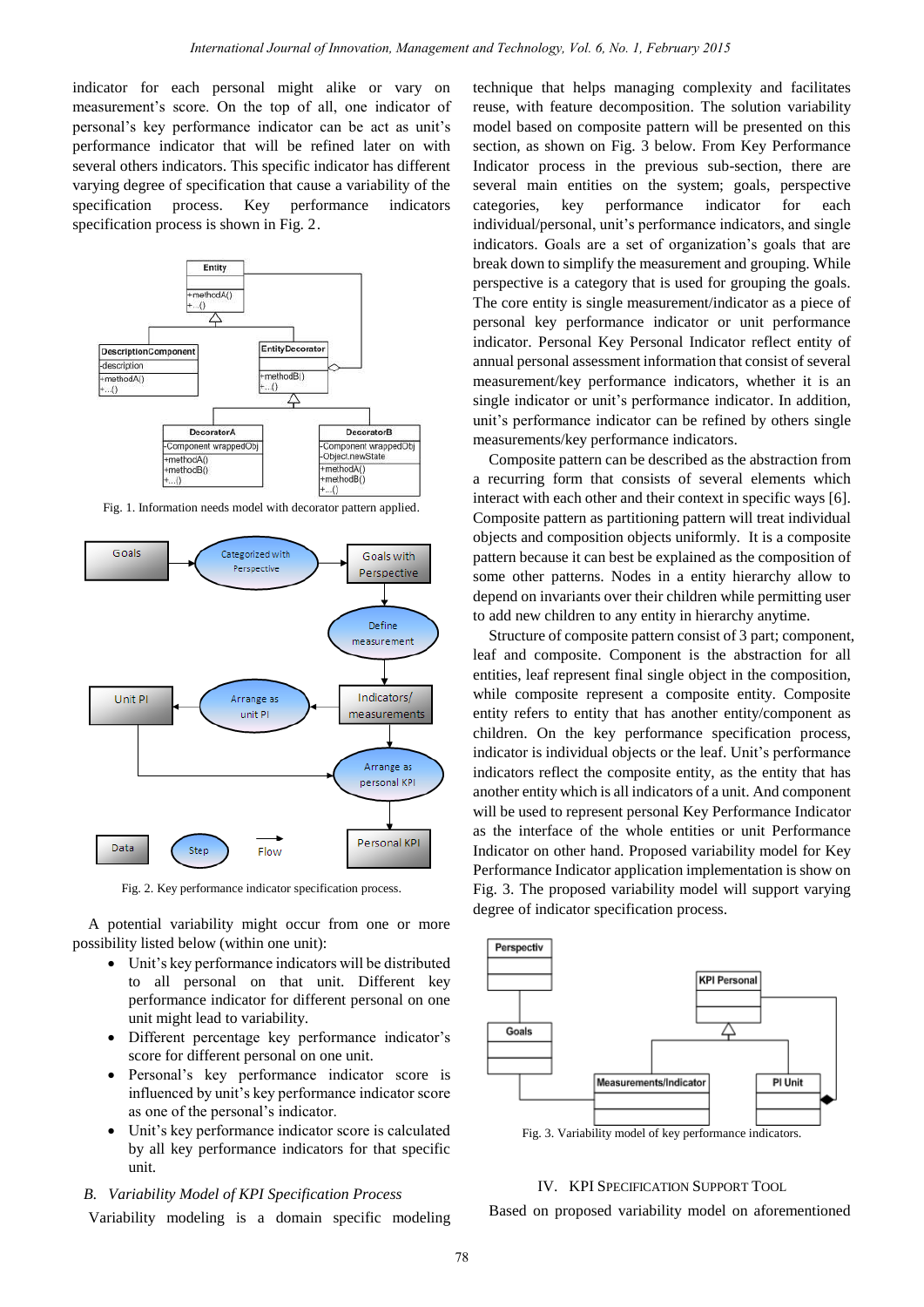section, a prototype of support tool to implement key performance indicator specification process is developed, named Smart KPI. The support tool provides a dashboard page to monitor the progress of key performance indicator to achieve organization's goal. This support tool is developing by using PHP as a web application with specific framework, thus will access by all unit with different platform and location. Fig. 4-Fig. 7 are the screenshots of the support tool provided.



Fig. 4. Tool support–dashboard page on mobile version.

Fig. 4 shows an example for mobile application screenshot of Key Performance Indicator application for dashboard page. It shows graphical presentation of current Key Performance Indicator achievement for each individual access. Web version for dashboard page shown below, where double role for each individual is allow. As the example; Raymond has two roles, senior system analyst and system analyst, and both of the Key Performance Indicator graphical progress for his role is shown.



Fig. 5. Tool support–dashboard page on website version.

Fig. 6 is another example of login page of mobile version. User access will be divided into three main actors: administrator, supervisor, and staff, where staff and supervisor.

Key Performance Indicator for each individual will be break down from the goals that are categorized into several perspectives. Fig. 7 shows the example screen shoot of website version of indicator management page.



Fig. 6. Tool support – login page on mobile version.

Other highlight features of the Key Performance Indicator application is separated into two part, front end and back end. Front end features consist of Key Performance Indicator management, notification and alert, dashboard, reporting, user profile, KPI history, excel export feature, etc. While back end features consist of division management, position management, user management, perspective management, goal management, indicator management and position user mapping to the specific indicator.

|                        |             |                                       | <b>Indicator Management</b>        |                                                         |                                          |        |
|------------------------|-------------|---------------------------------------|------------------------------------|---------------------------------------------------------|------------------------------------------|--------|
| Period                 | All         | $\check{\phantom{a}}$                 |                                    |                                                         |                                          |        |
| Perspective            | All         | $\check{~}$                           |                                    |                                                         |                                          |        |
| Goal                   | All         | $\check{}$                            |                                    |                                                         |                                          |        |
| Indicator              |             |                                       |                                    |                                                         |                                          |        |
| Finalized              |             |                                       |                                    |                                                         |                                          |        |
| Period<br>No           | Perspective |                                       | Goal                               | Indicator                                               | <b>Notes</b>                             | Action |
| 2015<br>1              | Enabler     |                                       | Improve<br>Knowledge<br>Management | # of contents that has been<br>published                | # of contents that<br>has been published |        |
| $\overline{2}$<br>2015 | Enabler     |                                       | Technology<br>Leveraging           | # of new applied technologies                           | # of new applied<br>technologies         |        |
| $\mathbf{3}$<br>2015   |             | Capability Building<br>& Executionnon | Innovation                         | # of new product/solution<br>implemented in Binus Group |                                          |        |

Fig. 7. Tool support – indicator management page on web version.

## V. CONCLUSIONS

We introduced a variability model for key performance indicator implementation by using available design pattern; composite pattern and for study case of key performance specification process in Bina Nusantara University. Support variability that occurs from the process is necessary to help organization manage their key performance indicator that happened to be varying for each personal and each different unit. The variability model will enhance the current specification process and support changes indicator in the middle of performance execution.

Nevertheless, the example on this paper is limited for modeling variability on one unit only. The next research will